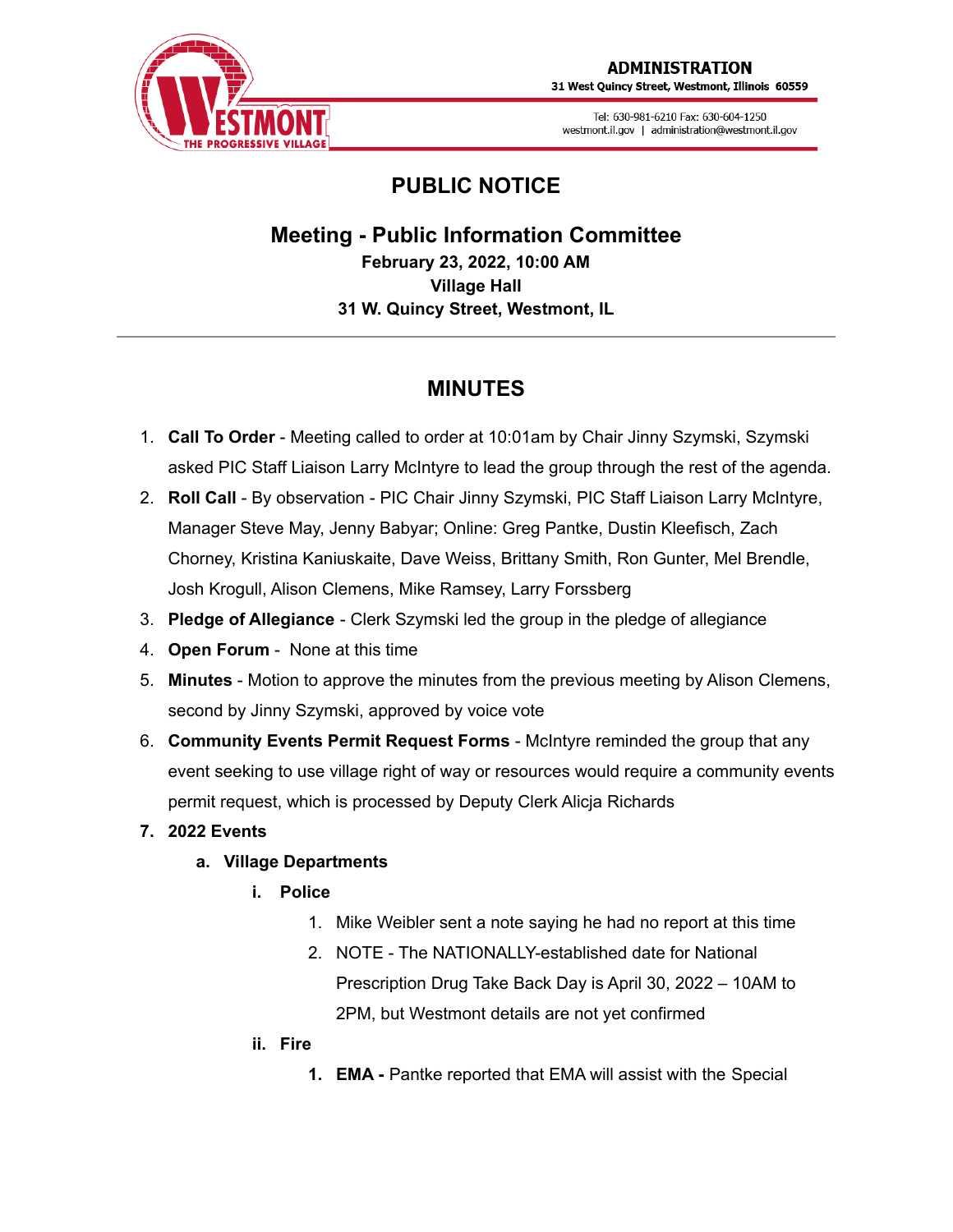

Recycle event on April 16. McIntyre reported the US Luge event is tentatively set for June. EMA assistance is requested.

#### **iii. Public Works**

- 1. Ramsey reported Public Works will be assisting with the following events:
	- a. April 16 Special Recycle Event
	- b. Race To The Flag on the Sunday of Memorial Day Weekend
	- c. Various EIC events such as storm drain in June and tree seedling giveaway on Arbor Day
	- d. US Luge event June 10-12
	- e. Public Works Open House is May 21, 10a-1pm.
	- f. DuPage River Sweep May 21 9a-Noon
	- g. McIntyre stated that there may be an Earth Day event at Richmond Gardens
	- h. McIntyre reported that the EIC is working on several initiatives which includes website updates and programming

## **iv. Communications**

- 1. The new Westmont Newsletter is now being produced in-house reminders for submissions for the May-June issue will go out in about 3 weeks
- 2. EIC Update
	- a. Paper Shred Events hosted by the Police Dept. Date TBD
	- b. Storm Drain Stenciling June
	- c. River Sweep May
	- d. Tree Seedling Giveaway On Arbor Day 1-5pm at Library
	- e. Earth Day at Richmond Gardens
	- f. Richmond Gardens Planning to schedule a training for program partners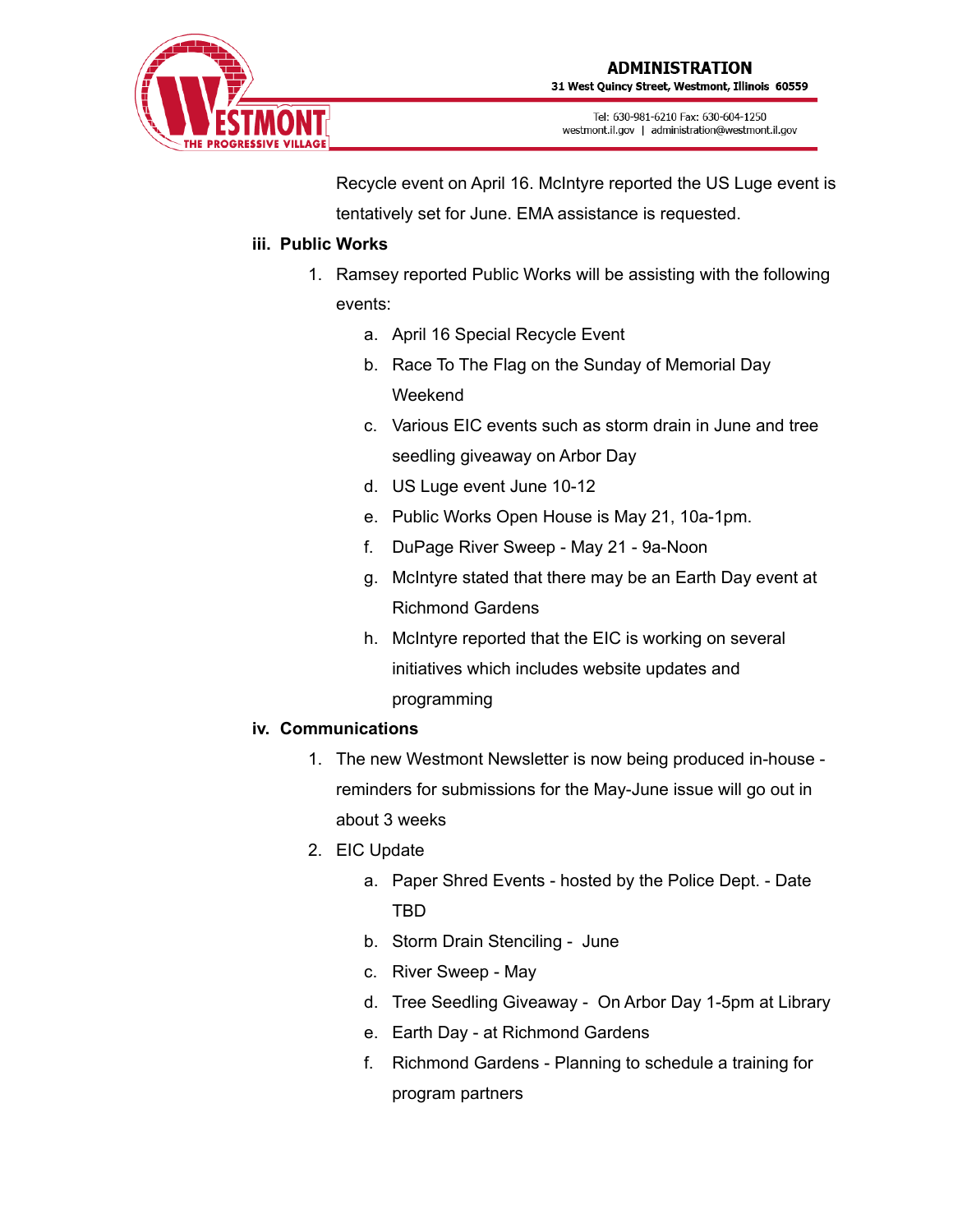

31 West Quincy Street, Westmont, Illinois 60559

Tel: 630-981-6210 Fax: 630-604-1250 westmont.il.gov | administration@westmont.il.gov

### **b. Public Agencies**

- **i. Maercker School District** No update
- **ii. CUSD201** No update
- **iii. Park District** Kleefisch provided several updates
	- 1. Winter Beer Fest Thank you to EMA, PW & PD, it was very successful - sold 722 tickets.
	- 2. 3 Easter programs coming up U Got Egg'd, Flashlight Egg Hunt, Traditional egg Hunt.
	- 3. Historical Society Spring Palette Art Show March 20
- **iv. Library** Smith provided several updates
	- 1. Hit goal of 1000 books for Winter Read
	- 2. Spring story time
	- 3. Summer reading events
	- 4. Newsletters hit homes

#### **c. Community Organizations**

- i. **Westmont Chamber** Clemens gave several updates
	- 1. We are in the middle of Restaurant Week
	- 2. Multi Chamber Meeting at McGrath Lexus Feb.24
	- 3. Ribbon cutting at music academy March11
	- 4. Open house March 16
	- 5. Economic outlook April 19
	- 6. Readers choice voting March 3 to 24
	- 7. Golf Classic June 10
	- 8. Pet Promenade Sept 18
	- 9. FMC event Mar 2-5 & FMC event Mar 25-27
- ii. **Lions Club**
	- 1. Reverse raffle Feb. 25 at KC's
	- 2. Race To The Flag Memorial Day
	- 3. Spring Fling BBQ ametuer BBQ comp, carnival, memorial day weekend on Friday, Saturday and Sunday.
- iii. **Rotary Club**